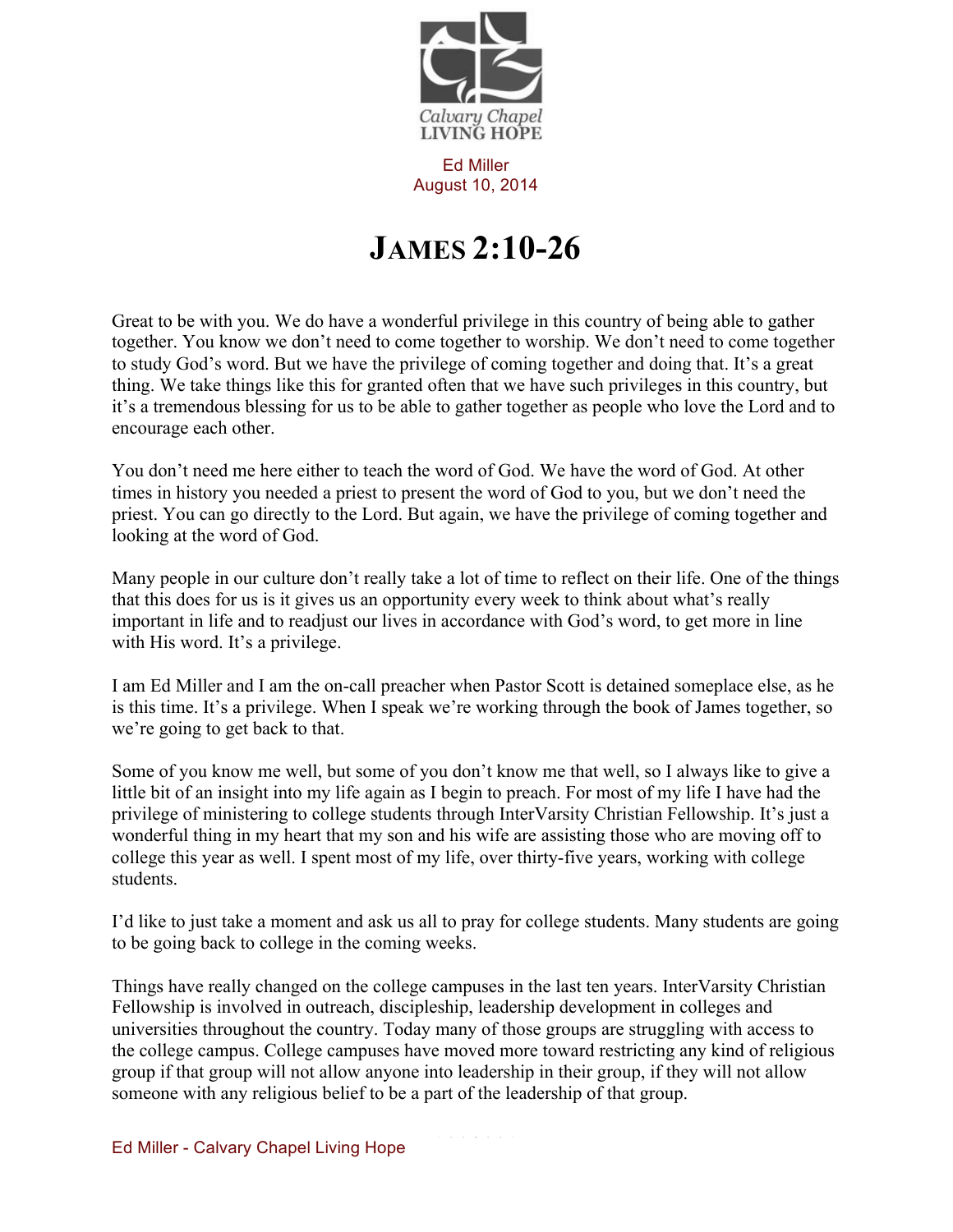So it's kind of crazy actually, but that means that the Muslim group on campus has to be open to Christians in leadership. The Jewish group needs to be open to Christians or Muslims in leadership. It also means that the Christian group needs to be open to someone of another belief. And if they cannot affirm that, if they want their leaders to believe in the fundamental things their organization stands for, they are being denied access even to using the facilities on campus. So that's a pretty significant thing in our country today.

What happens on our college campuses is often the first thing and then it starts to move into the rest of our society. So we need to pray that God would just use these students and the leaders to continue to be faithful, to continue to serve Him, continue to do the work that God has called them to do, even if they are restricted in access, and God would change this direction or this policy. Let's pray.

[PRAYER] Lord, you know that my heart in many ways is still on college campuses with InterVarsity Christian Fellowship and many of my colleagues there. I thank you for the great work that's being done with college students to help them process the things they're learning in class, and how that relates to their Christian faith, and how to be faithful in serving you in terms of being disciples and leaders and reaching out to friends. I thank you for my friends there, Lord. I pray that you would open doors for these Christian ministries to have access to facilities on campus, to be able to do the work that you've called them to do. Would you open those doors, Lord, and would you give them wisdom and strength as they do that. I pray for those who are going off to college in our body. I pray that you would prepare them, that you would go with them, that you would, even now, be preparing friends and colleagues and people that they can spend time with to encourage and nourish their faith. It is a difficult place in many ways. A place of stretching and of challenge. But when we're stretched and challenged that's often when we grow the most. So I pray that you would be with them now. In Jesus' name, amen.

Okay. If you want to follow along, we're going to be in James 2 this morning. We're going to look at James 2:10-26. We're going to be looking at a couple of very fundamental tenets of the Christian faith this morning. Let's do it together. Let's read starting at verse 10.

*For whoever keeps the whole law and yet stumbles at just one point is guilty of breaking all of it. For he who said, "You shall not commit adultery," also said, "You shall not murder." If you do not commit adultery but do commit murder, you have become a lawbreaker.*

*Speak and act as those who are going to be judged by the law that gives freedom, because judgment without mercy will be shown to anyone who has not been merciful. Mercy triumphs over judgment.*

Let's just look at that section for a while. Earlier in chapter 2 and the last time I spoke, which was quite a while ago now, we looked at this whole concept of favoritism and how God views each of us. In God's eyes we're all equal, of equal value, yet different. We have different gifts, different strengths, different genders, different ages. There are many ways that we are different, but in God's eyes, in terms of value, we're all the same. We're all His loved children.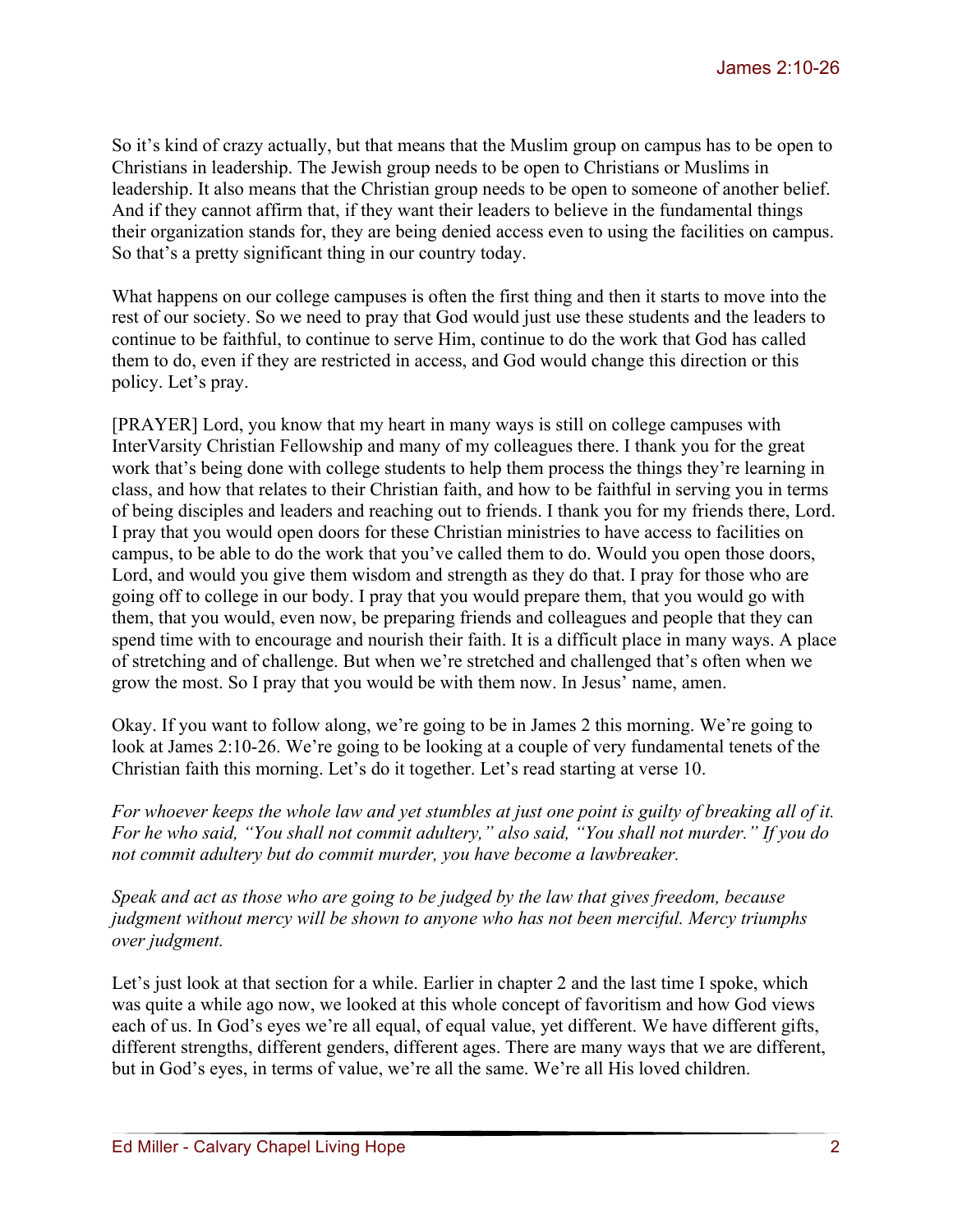Another way we're all the same, though, James tells us here, is that we are all lawbreakers. If we have broken one part, one piece of the law then we are lawbreakers and we have fallen short of the perfection that God demands. The Apostle Paul says *all have sinned and fall short of the glory of God.* And James is clear here that to stumble in even one point is actually to break the whole law.

That's not the way our society tends to look at things. Our society tends to look at good and evil in terms of counterbalances, weights and balances. You take all your good things over here, take all the bad things you do over here, and if the good outweighs the bad then you're a good person. If the bad outweighs then you're a bad person. But James is making clear to us that that is not the way that God sees things. If we break the law in one point, we have broken the law in every point.

Here's one way to think about this that I find very helpful. If you take a pile of rocks – think of a big pile of stones or a big pile of rocks. If you remove one rock it still remains a pile of rock. A better illustration of how God uses this is to consider a pane of glass or a mirror. It's a mirror as long as it's all together, but as soon as I throw a rock at it it shatters. It's no longer a pane of glass, it's no longer a mirror; now it's a broken pile of glass. It changes, doesn't it? So in the same way if we break the law in any one point then we are a lawbreaker or we are a broken pane of glass.

Here's another great illustration to illustrate this point. I did not memorize this. I'm going to read it.

Adolf Eichmann was one of the primary architects of the Holocaust and when he was tried for war crimes at Nuremburg, Yehiel Dinur, who had survived Auschwitz, faced Eichmann for the first time since leaving the concentration camp. When he saw Eichmann, Dinur sobbed and fainted.

Years later, Mike Wallace of *60 Minutes* asked Dinur what happened. Was he overcome by hatred? or fear? or horrid memories? And Dinur's answer is stunning. He said he suddenly realized that Eichmann was not some godlike authority in military uniform who sent thousands to their deaths. He was just an ordinary man. "And then," said Dinur, "I was afraid about myself. I saw that I am capable of doing this also. I am exactly like he." That's pretty profound.

We're broken panes of glass. We're lawbreakers.

I shared in a past sermon that at one point in my life I went to counseling. I was discovering certain things in my life and anger was coming out. I needed to look inside and find out where that was coming from. Looked at issues in my past.

As I went through that whole process, my counselor said something extremely striking to me. He said, "Ed, you think too highly of yourself." Hmm. That really took me aback because I've always thought of myself as a very humble man. But he said, "In reality, Ed, you think too highly of yourself. You really think that you're better than others. You need to come to grips with the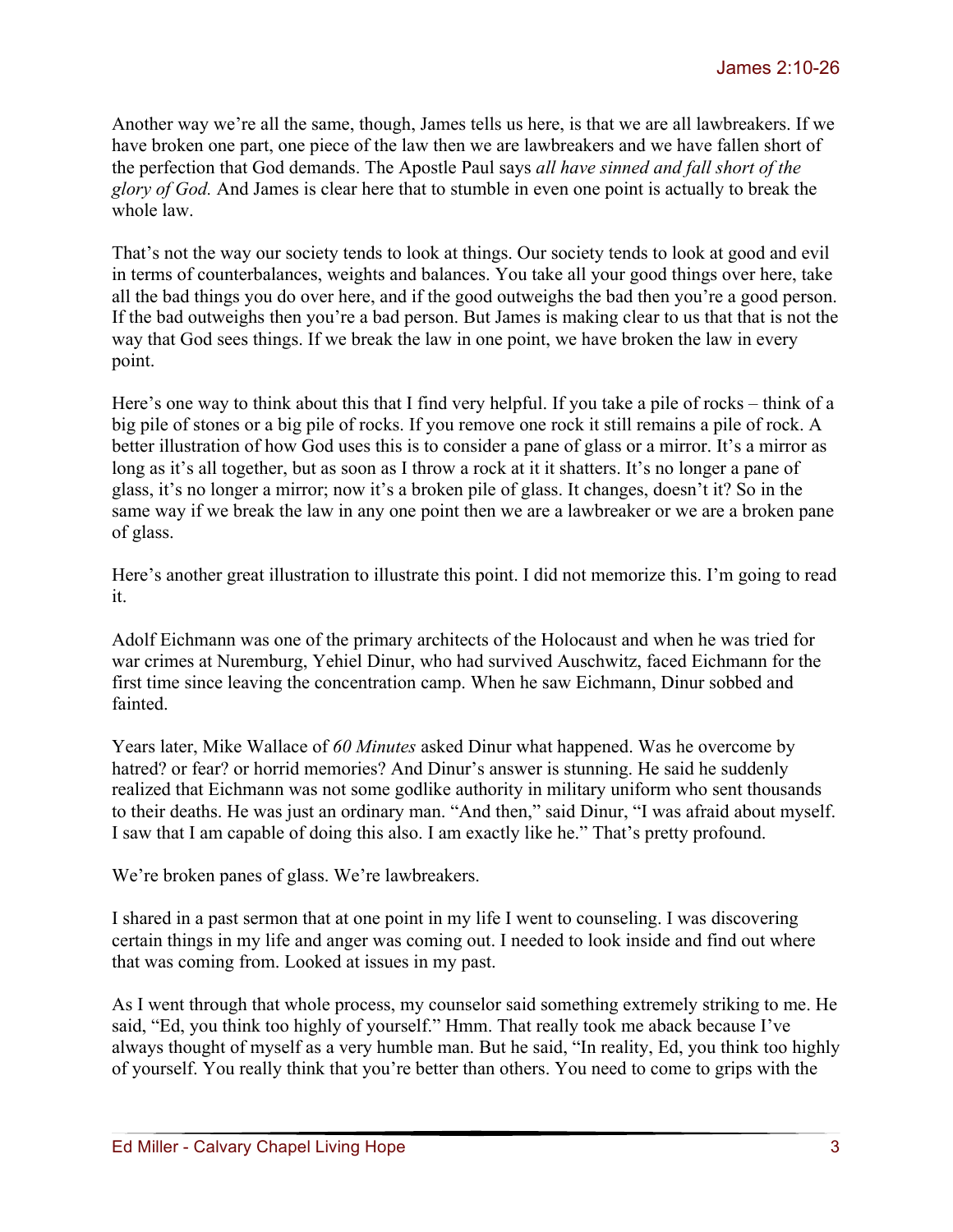fact that you are just like everyone else." You're a lawbreaker. You're a sinner. You're not better than anyone else.

That transformed my life, actually. Thinking of myself as a lawbreaker, just as everyone else is, a sinner. It was very helpful to me. It was very humbling, but a good thing for me to do.

I think this is what James is looking at here when he talks about the fact that we need to go easy on other people. We need to not be so quick to judge other people. Because we're just like them. But by the grace of God we could be doing some of the same kinds of things that they're doing. God's grace maybe has freed us from some things. But we need to be merciful to those who are sinners like us and not be judgmental. *Mercy triumphs over judgment.*

Let's continue on. Verse 14: *What good is it, my brothers and sisters, if someone claims to have faith but has no deeds? Can such faith save them? Suppose a brother or a sister is without clothes and daily food. If one of you says to them, "Go in peace; keep warm and well fed," but does nothing about their physical needs, what good is it? In the same way, faith by itself, if it is not accompanied by action, is dead.*

*But someone will say, "You have faith; I have deeds." Show me your faith without deeds, and I will show you my faith by my deeds. You believe that there is one God. Good! Even the demons believe that—and shudder.*

*You foolish person, do you want evidence that faith without deeds is useless?* He's going to give us some illustrations now. *Was not our father Abraham considered righteous for what he did when he offered his son Isaac on the altar? You see that his faith and his actions were working together, and his faith was made complete by what he did. And the scripture was fulfilled that says, "Abraham believed God, and it was credited to him as righteousness," and he was called God's friend. You see that a person is considered righteous by what they do and not by faith alone.*

In the same way, was not even Rahab the prostitute considered righteous for what she did when *she gave lodging to the spies and sent them off in a different direction? As the body without the spirit is dead, so faith without deeds is dead.*

This is some of the most controversial teachings in scripture. The teachings of Paul are very clear and are often brought out as an essential tenet to the Christian faith that we are saved by grace through faith in the work of Jesus Christ. Very clear throughout Paul's teaching in Acts and in Romans and in the other books that are altered by Paul that this is a fundamental tenet of the Christian faith.

We cannot earn salvation by our good deeds no matter how many good deeds we put on this side of the scale. All kinds of good deeds. One act is going to be our downfall. So we cannot earn that. We need to recognize our need to be forgiven and saved by the grace of Christ. He accomplished that on the cross and there's nothing that we can do except to affirm that and believe that and put our life in God's hands.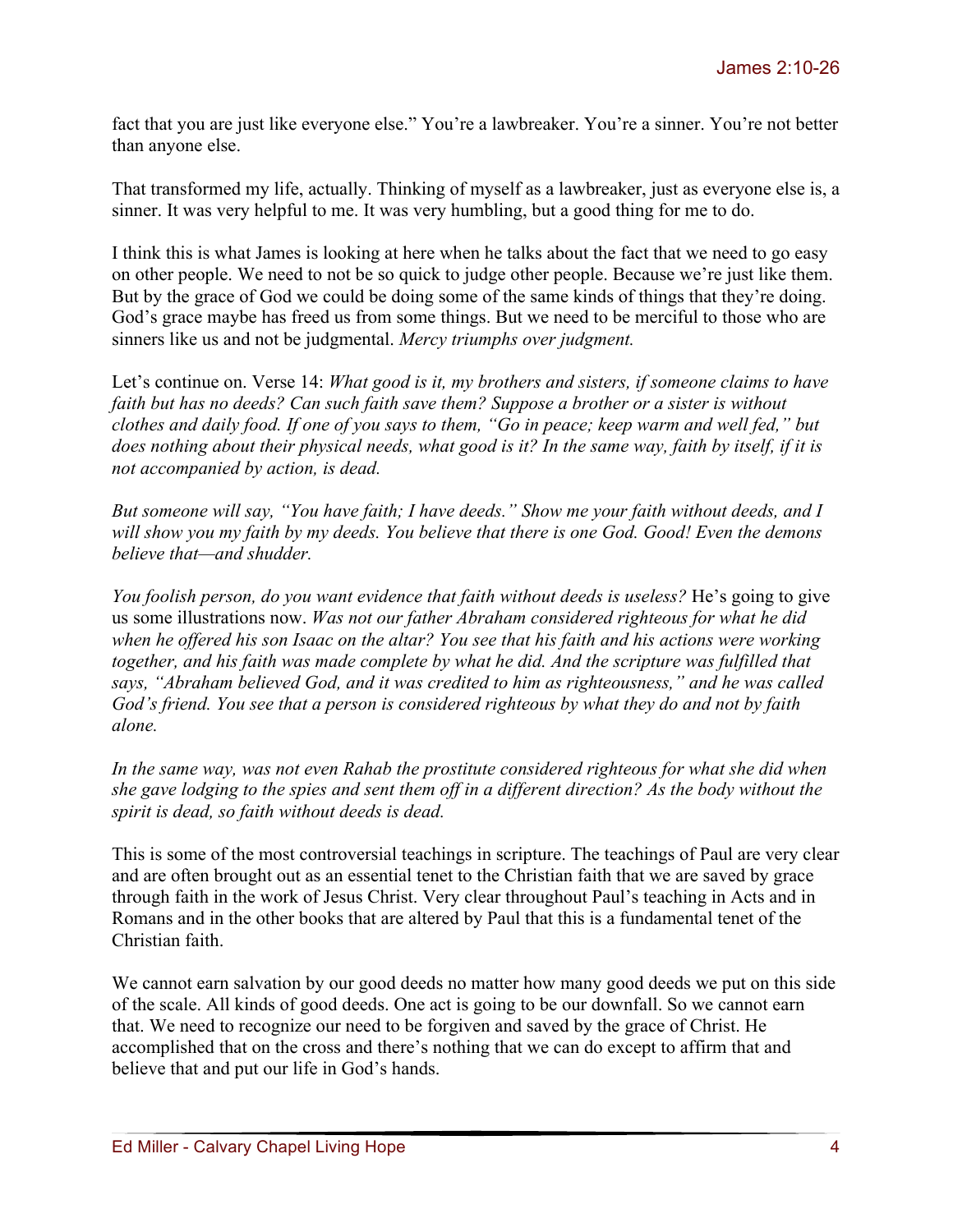Now it seems as if James is contradicting that point here. It seems that way. In the Middle Ages the church was beginning to drift toward a works-based orientation to faith. The Protestant Reformation was really about going back to this fundamental understanding that salvation can be earned by deeds. We know that's not true.

Is James in fact contradicting this idea? I would say he's not. I would say what James is doing is he's helping us understand what true faith is. He's helping us gain a clear understanding of what faith really is. He's not saying that salvation can be obtained by works, but he's saying that genuine faith is going to manifest itself in action and in good works.

For someone to say, "I believe something, I have faith in something," and there's not to be a change in their life, not to be a change in the way that they respond, the way that they live means that that faith is not genuine. We know this, don't we? It's easy to say I affirm something, I believe something, to give mental assent to something. It's easy for us to do that. It's a whole other thing for us to take that affirmation and let is affect every aspect of our life, to let it impact everything that we do, to let it transform us.

For us to say, "I believe that I'm saved by the grace of Jesus Christ, saved from my own selfishness, saved from running my own life and doing the damage that I do, saved from that to allow Jesus to run my life," it's one thing to affirm that, to say that I believe that it's true. It's a whole other thing to live as though that is true.

That is was James is getting at here. He's saying it's not good enough to just say that you believe something. If there's not evidence in your life that that is changing your life, then it's not genuine faith.

I want to do a demonstration. Paul gives three examples of this, but I want to do a live demonstration and I need a volunteer for this. It has to be someone that trusts me, has faith in me. If you don't know me, you might not want to do this. But I need a volunteer. Do I have a volunteer to come up? We're going to do a trust fall.

Come on down. Well you know what, I said the only thing you have to do is trust me. You don't have to know what's going to happen. This illustrates the point even better. You have to be courageous. That's good.

The key is now I'm going to tell you exactly what to do. Alright? Don't do anything yet though. I did this one time and somebody started falling backwards before I said, "Go." Don't do anything until I say, "Go." This is a good demonstration of faith here.

I'm going to tell Kimberly to fall backwards. Kimberly, I want you to put your arms out to your side like that and I want you to stay straight. Not yet. When I say, "Go," you're going to fall back. Not yet. I am going to catch Kimberly. Okay?

If you've ever fallen backwards, you know it's not a very fun feeling. It's not a very fun feeling and I'm saying you have to have faith in me, Kimberly, that I'm going to catch you. If she were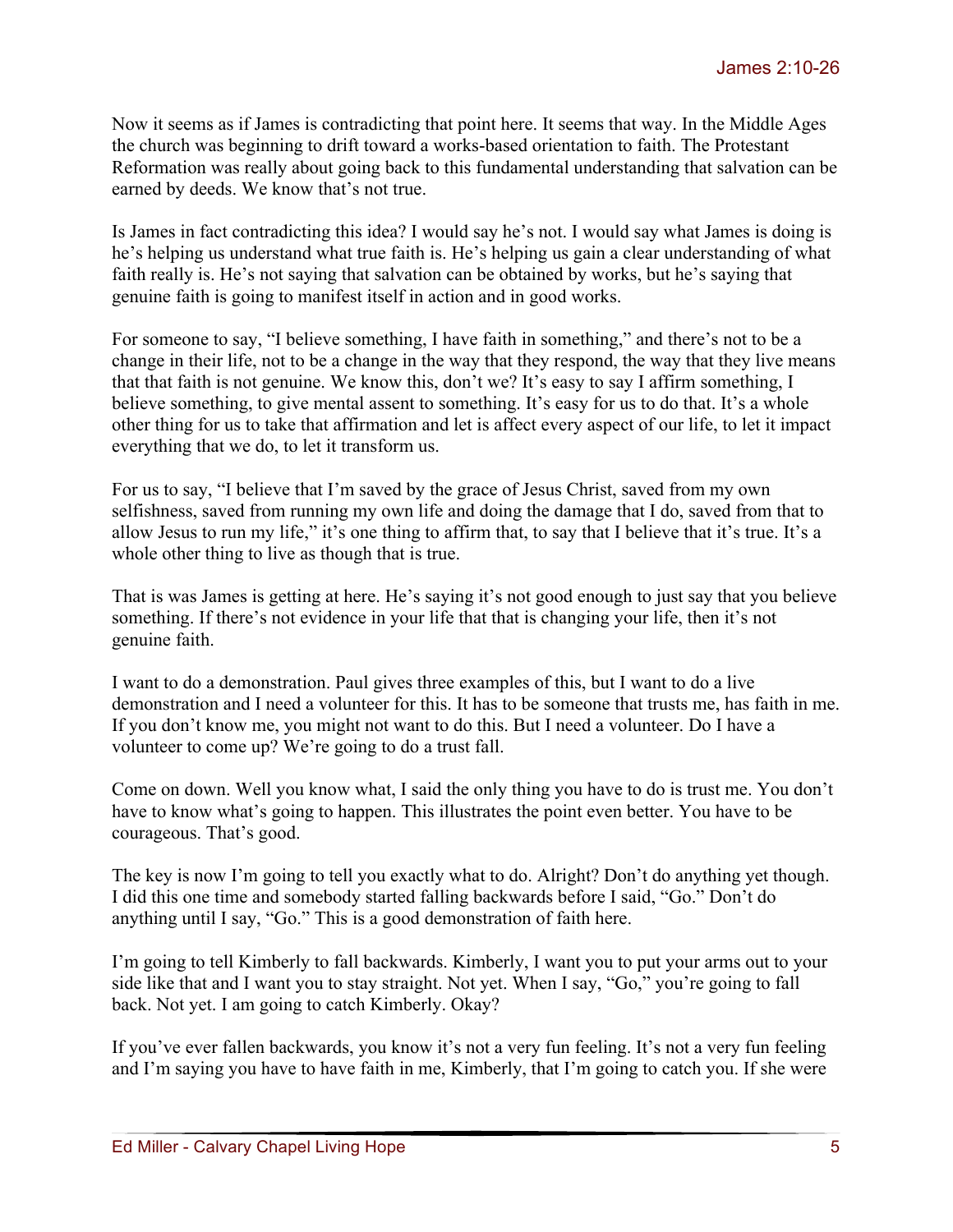to say, "Alright. I believe that, Ed," but she refuses to fall backwards, is that really faith? That's not. Faith is putting what you believe into action. Isn't it?

Okay. Are you ready? Go ahead. Fall backwards. Good! Good! Good! Excellent. Thank you so much.

That was just great. Very good illustration. I love that illustration. I do that all the time. I was on a mission trip in Belize and out of the blue I was told I had to give a little talk to these kids about faith. So the first thing I did was use that illustration because it demonstrates in very clear terms what it means to actually put your faith in something and to let that be lived out with action.

If you don't fall backwards, if we don't fall back into God's arms, do we really believe in Him? Let's look at the illustrations that James gives us to make this point. He gives us three examples.

First of all, he says, what if we encounter someone who has some physical needs? We encounter them and we say nice words. We say very nice words. "*Go in peace*. Be blessed." We say very nice words, but we do not take action to meet their need. He says are we really a person of faith in Jesus Christ if we don't act on what we believe? Great illustration. If we're going to say that we believe in Jesus Christ as our Lord and Savior and we do not help other people when they are in need, do we really believe that Christ is our Lord and Savior?

Then he looks at Abraham. One of my favorite stories from the Old Testament – the story of Abraham and Isaac. Very briefly, God commands Abraham to go up with his son Isaac to the mountain. He says that we're going to have a sacrifice and He tells him he's going to need to sacrifice his own son. I don't know about you, but that would be very… I cannot even contemplate that, to be very honest with you. I can't even contemplate what that would be like.

Abraham decided to believe God, to trust God, to put his faith in God, that God knew what He was doing, that God knew better than what he knew. He raised that dagger and he was ready to kill his own son and God said, "Stop." God did not make him go through with that. But he was ready. He was ready to do what God said. He was ready to take action. His faith allowed him to take action. His faith was made complete by what he did. Those are James' words. *Faith is made complete by action.* 

Third illustration – Rahab. Great story again. Rahab was the one who helped out the spies and who protected them and directed other people away from them. Rahab was a prostitute; Rahab would not have been considered a righteous person. In weighing out those scales, Rahab's bad works would have been up here. Her good works would have been here. But her act of faith, trusting God in this situation, the scripture says, was *credited to* her *righteousness*, her action.

Actions speak louder than words. That's a famous saying. I think in this case it's true, isn't it? We can say so easily that we believe something, anything. But if we're not willing to take action then do we really believe? That's what James is saying. He's not saying that works will save us, but he's saying that genuine faith in Christ is going to make a difference in how we live. It's going to change how we live. And if it doesn't then we actually have to say is it genuine faith that we have?